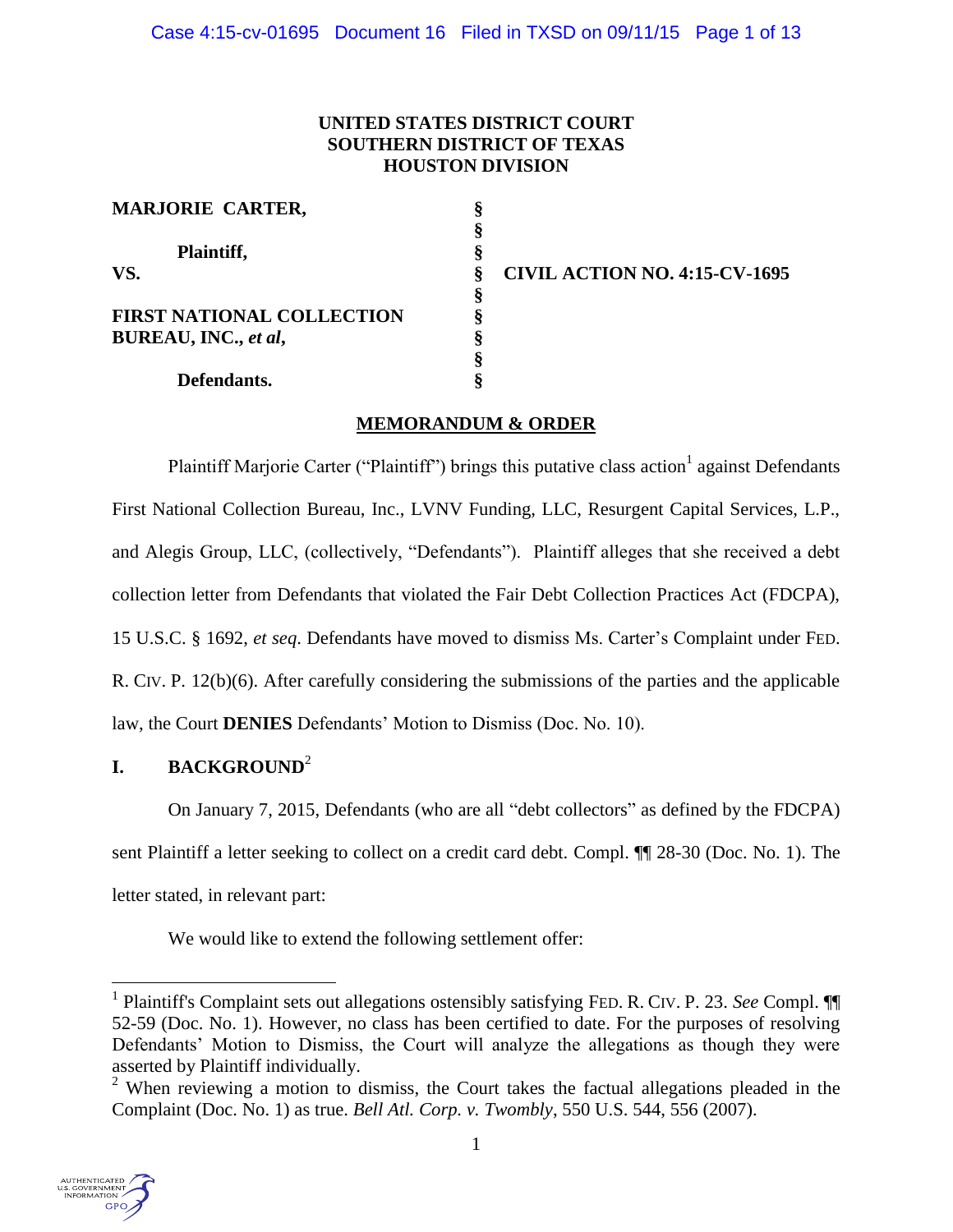A 90% discount payable in 4 payments of \$138.92. Each payment within 30 days of the previous payment. We are not obligated to renew this offer. For your convenience you may pay via a check over the phone or credit card. You have our word that your account executive will treat you fairly and with respect.

Sincerely, First National Collection Bureau, Inc.

This is an attempt to collect a debt. Any information obtained will be used for that purpose. This is a communication from a debt collector.

*Id.* Ex. A (Doc. No. 1-1).

What the letter did not say was that the four-year statute of limitations on the debt had expired and that Defendants were thus time-barred from legally enforcing the debt.<sup>3</sup> *Id.*  $\P$  32-36. Plaintiff alleges that by "extend[ing] . . . [a] *settlement offer*" on a time-barred debt, without disclosing that the debt is time-barred, Defendants falsely suggested that they could file suit to enforce the debt. *Id.* Ex. A (emphasis added). To imply, in this manner, that a time-barred debt is legally enforceable is, Plaintiff claims, a deceptive and unfair practice in violation of § 1692e and § 1692f of the FDCPA. Defendants have moved to dismiss Plaintiff's suit for failure to state a claim. *See* Defs.' Mot. Dismiss (Doc. No. 10).

# **II. APPLICABLE LAW**

 $\overline{a}$ 

# **A. FED. R. CIV. P. 12(b)(6)**

A court may dismiss a complaint for "failure to state a claim upon which relief can be granted." FED. R. CIV. P. 12(b)(6). When a district court reviews the sufficiency of a complaint under Rule  $12(b)(6)$ , its task is inevitably a limited one. The issue is not whether the plaintiff ultimately will prevail, but whether the plaintiff is entitled to offer evidence to support her

<sup>&</sup>lt;sup>3</sup> A statute of limitations bar "applies only to *judicial* remedies; it does not eliminate the debt. Creditors are entitled to attempt to pursue even time-barred debts, so long as they comply with the rules of the FDCPA." *Johnson v. Capital One Bank*, No. CIV. A. SA00CA315EP, 2000 WL 1279661, at \*2 (W.D. Tex. May 19, 2000).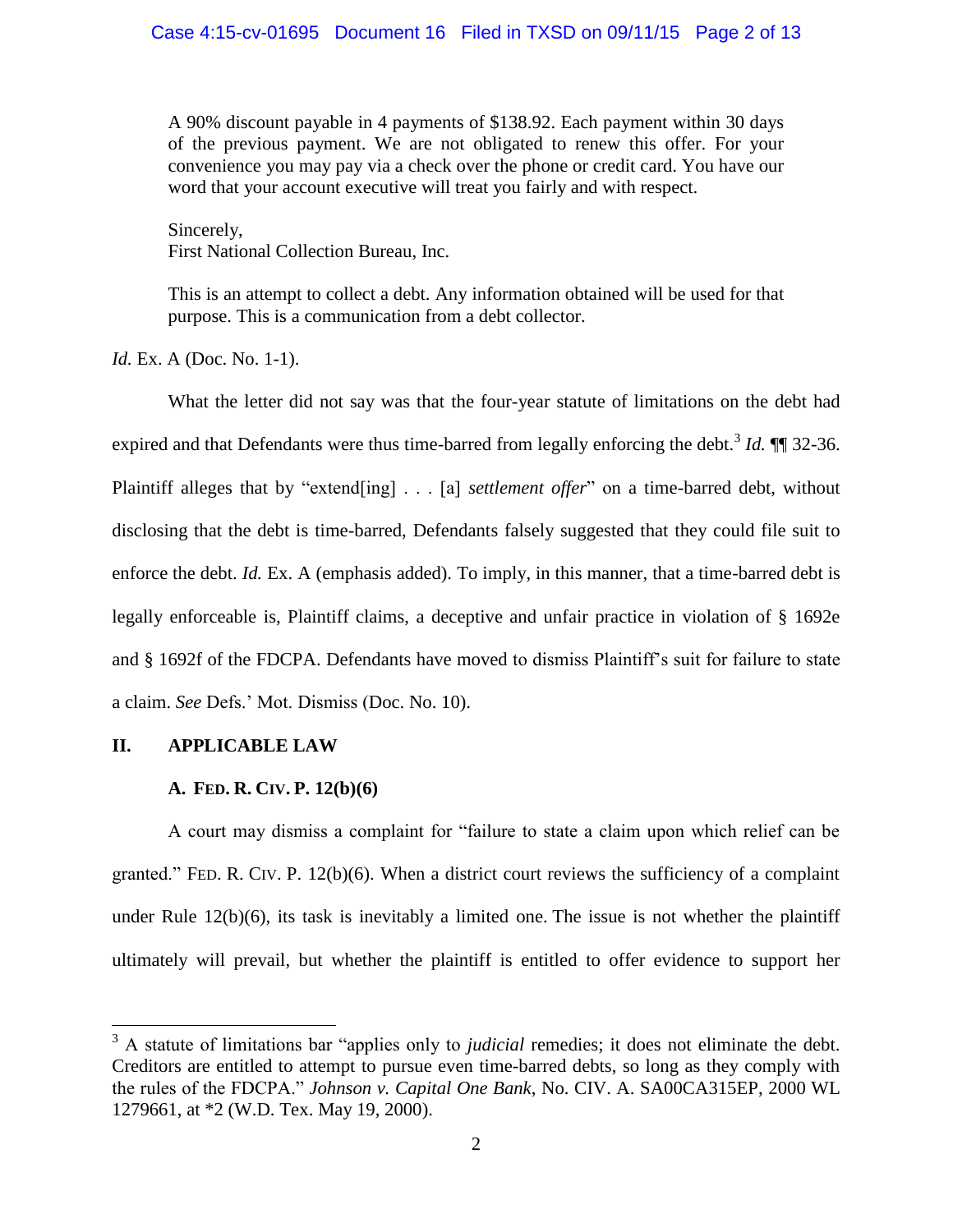claims.

To survive a Rule 12(b)(6) motion to dismiss, a complaint must plead "enough facts to state a claim to relief that is plausible on its face." *Bell Atl. Corp. v. Twombly*, 550 U.S. 544, 570 (2007). A claim has facial plausibility "when the plaintiff pleads factual content that allows the court to draw the reasonable inference that the defendant is liable for the misconduct alleged." *Ashcroft v. Iqbal*, 556 U.S. 662, 678 (2009) (citing *Twombly*, 550 U.S. at 556). While a complaint "does not need detailed factual allegations . . . . [the] allegations must be enough to raise a right to relief above the speculative level, on the assumption that all the allegations in the complaint are true (even if doubtful in fact)." *Twombly*, 550 U.S. at 555 (citations omitted).

#### **B. The FDCPA**

The Fair Debt Collection Practices Act (FDCPA) was "enacted to address the problem of debt collectors attempting to collect paid debts or attempting to collect debts by engaging in harassment and/or deceptive or unfair collection practices." *Johnson v. Capital One Bank*, No. CIV. A. SA00CA315EP, 2000 WL 1279661, at \*1 (W.D. Tex. May 19, 2000). Section 1692e of the FDCPA broadly prohibits debt collectors from using "any false, deceptive, or misleading representation or means in connection with the collection of any debt." This includes, but is not limited to, falsely representing "the character, amount, or legal status of any debt,"  $§$  1692e(2)(A); "threat[ening] to take any action that cannot legally be taken,"  $§$  1692e(5); and using any "false representation or deceptive means to collect or attempt to collect any debt," § 1692e(10). Additionally, § 1692f prohibits debt collectors from using "unfair or unconscionable means to collect or attempt to collect any debt." Congress "clearly intended the FDCPA to have a broad remedial scope." *Serna v. Law Office of Joseph Onwuteaka, P.C.*, 732 F.3d 440, 445 (5th Cir. 2013) (quoting *Hamilton v. United Healthcare of Louisiana, Inc.*, 310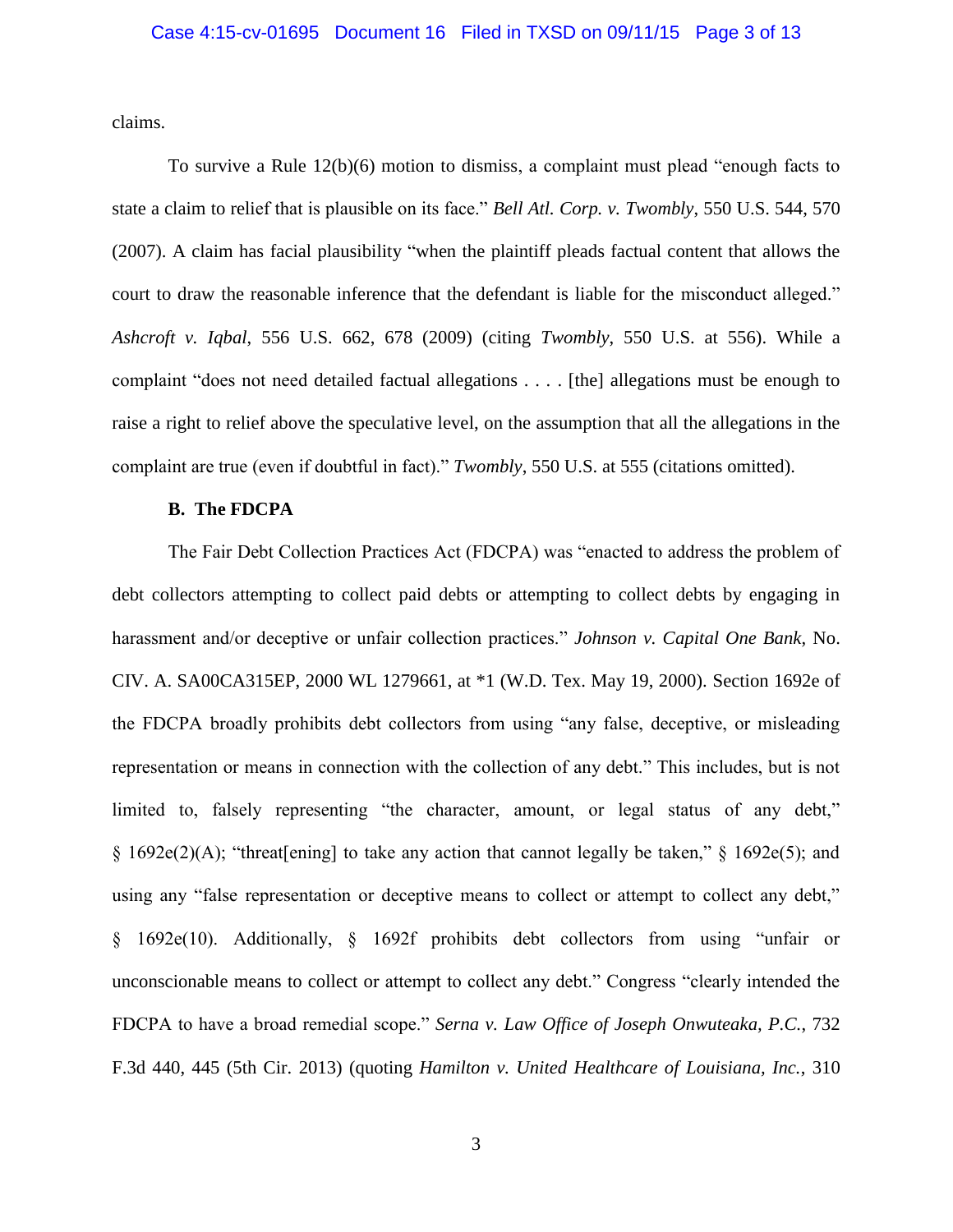F.3d 385, 392 (5th Cir. 2002)). The FDCPA should therefore "be construed liberally in favor of the consumer." *Johnson v. Riddle*, 305 F.3d 1107, 1117 (10th Cir.2002); *see also Serna*, 732 F.3d at 445 n.11.

When evaluating whether a dunning letter violates § 1692e or § 1692f, the Court must view the letter from the perspective of an "unsophisticated or least sophisticated consumer."<sup>4</sup> *McMurray v. ProCollect, Inc.*, 687 F.3d 665, 669 (5th Cir. 2012) (quoting *Goswami v. Am. Collections Enter.*, 377 F.3d 488, 495 (5th Cir. 2004)). The Court must "assume that the plaintiff-debtor is neither shrewd nor experienced in dealing with creditors." *Goswami*, 377 F.3d at 495. At the same time, however, the unsophisticated consumer is not one "tied to the very last rung on the [intelligence or] sophistication ladder." *Id.* (internal quotation marks omitted) (alteration in original).

In the Fifth Circuit, the issue of whether an unsophisticated consumer would perceive a collection letter as deceptive or unfair is a question of fact that, if well-pleaded, avoids dismissal on a Rule 12(b)(6) motion. *See Gonzalez v. Kay*, 577 F.3d 600, 605-06 (5th Cir. 2009); *see also Langley v. Weinstein & Riley, P.S.*, No. CIV.A. H-12-1562, 2013 WL 2951057, at \*3 (S.D. Tex. June 14, 2013) ("[W]hether a debt collection letter, or a portion thereof, would mislead or deceive an unsophisticated or a least sophisticated consumer is a question of fact."); *Karp v. Fin. Recovery Srvcs, Inc.*, No. A-12-CA-985 LY, 2013 WL 6734110, at \*4 (W.D. Tex. Dec. 18,

<sup>&</sup>lt;sup>4</sup> Due to the Fifth Circuit's reluctance to distinguish between the "unsophisticated" and the "least" sophisticated" consumer, the Court will refer to both of them as "unsophisticated" consumers for ease of reference. *See Peter v. G.C. Servs. L.P.*, 310 F.3d 344, 349 n.9 (5th Cir. 2002) (opting not to decide which of the two standards governs because "the difference between the standards is at most de minimus"); *Rodriguez v. Fulton Friedman & Gullace, LLP*, No. CIV.A. H-11-4592, 2012 WL 3756589, at \*6 (S.D. Tex. Aug. 28, 2012) ("[T]he Fifth Circuit has consistently held that one of these standards applies; it simply has not selected between them.").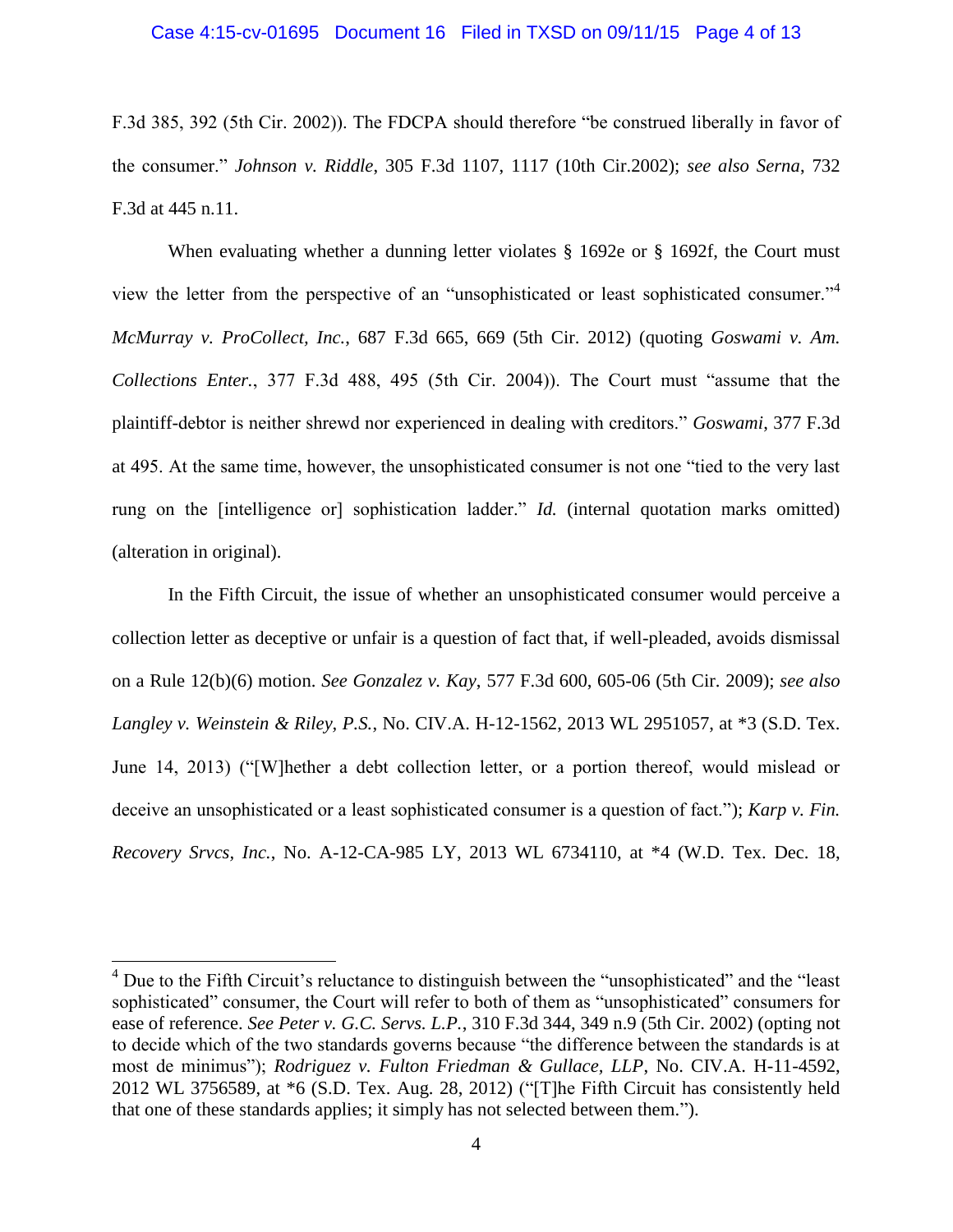### Case 4:15-cv-01695 Document 16 Filed in TXSD on 09/11/15 Page 5 of 13

2013).<sup>5</sup> As other courts have recognized, "because district judges are not good proxies for the unsophisticated consumer whose interests the FDCPA protects, district courts should be hesitant to dismiss § 1692e and § 1692f claims." *Delgado v. Capital Mgmt. Servs. LP*, No. 4:12-CV-4057-SLD-JAG, 2013 WL 1194708, at \*3 (C.D. Ill. Mar. 22, 2013), *aff'd sub nom. McMahon v. LVNV Funding, LLC*, 744 F.3d 1010 (7th Cir. 2014); *see also Buchanan v. Northland Grp., Inc.*, 776 F.3d 393, 397 (6th Cir. 2015).

## **III. ANALYSIS**

Ms. Carter claims that Defendants engaged in an unfair and deceptive practice in violation of §§ 1692e, 1692e(2), 1692e(5), 1692e(10), and 1692f of the FDCPA by sending a dunning letter that fails to disclose to the debtor that the debt at issue is time-barred. Plaintiff alleges that this non-disclosure was compounded by the letter's offer to "settle" the debt. Defendants' Motion to Dismiss contends that such allegations fail to state a cause of action under § 1692. Defendants argue that "[i]n the absence of a *threat of litigation or actual litigation*, no violation of the FDCPA has occurred when a debt collector attempts to collect on a potentially time-barred debt that is otherwise valid." Defs.' Mot. Dismiss 5 (Doc. No. 10) (emphasis added). It is undisputed that Defendants' letter did not threaten litigation, nor had Defendants initiated litigation. The question before the Court, therefore, is whether a debt collector's use of the term "settlement" in a letter attempting to collect a time-barred debt—while also failing to disclose the debt's time-barred status—states a claim under § 1692, even if the debt collector has not

 5 *See also [Kistner v. Law Offices of Michael P. Margelefsky,](https://a.next.westlaw.com/Link/Document/FullText?findType=Y&serNum=2015331885&pubNum=506&originatingDoc=I12c6b7b7d7bd11e28502bda794601919&refType=RP&fi=co_pp_sp_506_434&originationContext=document&transitionType=DocumentItem&contextData=(sc.Search)#co_pp_sp_506_434) LLC*, 518 F.3d 433, 434, 440-42 (6th Cir. 2008); *[McMillan v. Collection Prof'ls, Inc.](https://a.next.westlaw.com/Link/Document/FullText?findType=Y&serNum=2009514786&pubNum=506&originatingDoc=Iedb884d3960211e2981ea20c4f198a69&refType=RP&fi=co_pp_sp_506_760&originationContext=document&transitionType=DocumentItem&contextData=(sc.UserEnteredCitation)#co_pp_sp_506_760)*, 455 F.3d 754, 760 (7th Cir. 2006) ("[T]he requisite inquiries under § 1692e and § 1692f are necessarily fact bound. . . . [D]istrict courts must act with great restraint when asked to rule in this context on a motion to dismiss under Federal Rule of Civil Procedure 12(b)(6)."); *Johnson v. Revenue Mgmt. Corp.*, 169 F.3d 1057, 1060 (7th Cir. 1999).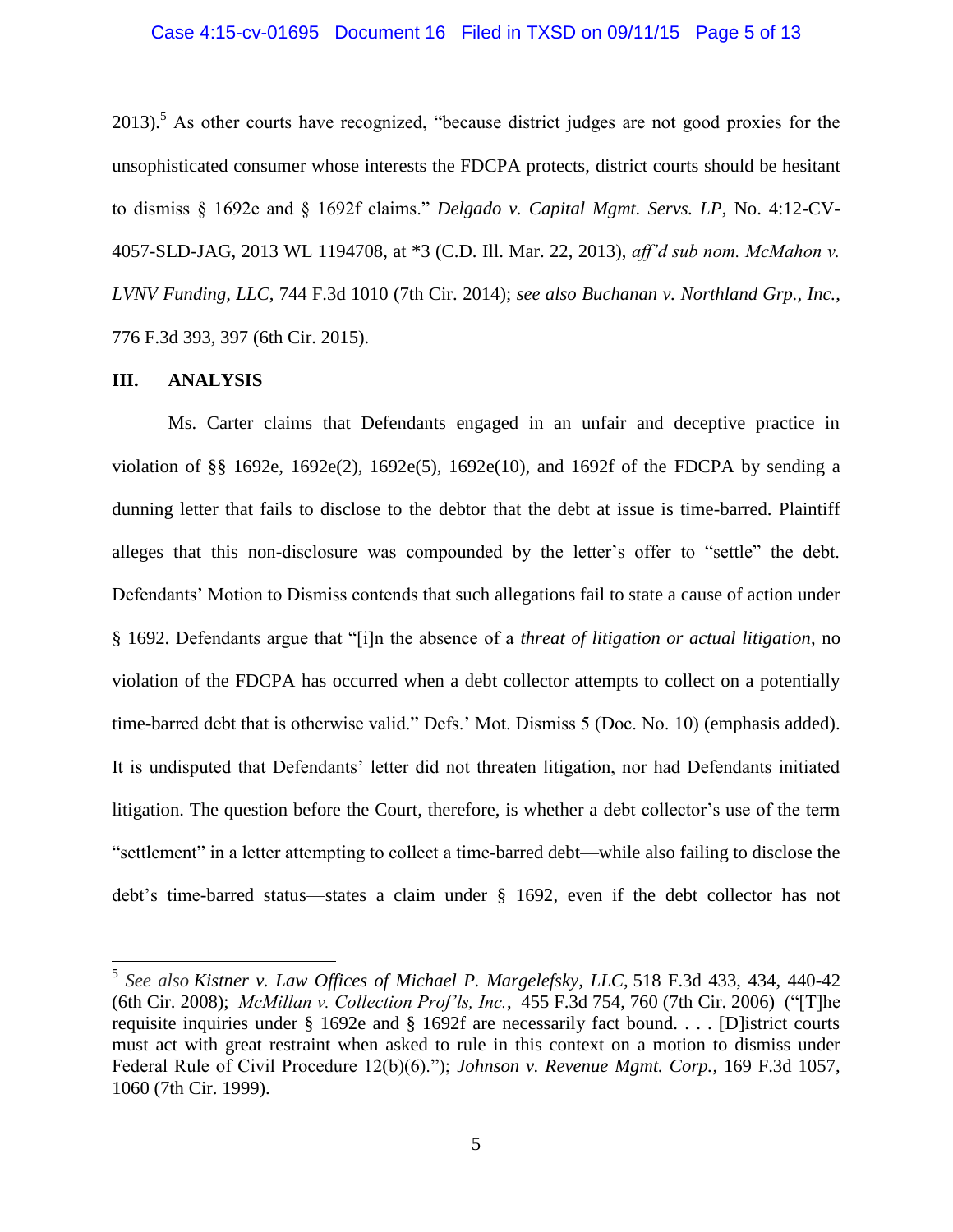#### Case 4:15-cv-01695 Document 16 Filed in TXSD on 09/11/15 Page 6 of 13

threatened (or commenced) suit on the time-barred debt. This issue in turn contains two separate questions—one of statutory interpretation and one of fact.

## **A. FDCPA § 1692**

All courts agree that, where a debt collector seeks to collect on a time-barred debt, statements threatening to sue on the debt (or actions initiating suit) are *sufficient* to violate § 1692 of the FDCPA. *See Castro v. Collecto, Inc.*, 634 F. 3d 779, 783 (5th Cir. 2011) (collecting cases). The issue raised by Defendants' Motion to Dismiss is whether the threatening of litigation is also *necessary* to violate § 1692, or whether, as Plaintiff contends, merely using the terms "settle/settlement" (without disclosing that the debt is time-barred) is sufficient for a violation, as it could mislead a debtor to believe that the stale debt is legally enforceable.

The Court finds that a debt collector's misrepresentation as to its right to sue on a debt is itself sufficient to violate § 1692; the statute imposes no additional requirement that the debt collector actually threaten to sue. This interpretation of § 1692 is the interpretation reached by both the Sixth and Seventh Circuits in recent decisions that are factually analogous to the instant case and that were decided, as here, at the Rule 12(b)(6) stage.<sup>6</sup> See Buchanan v. Northland Grp., *Inc.*, 776 F.3d 393, 398-399 (6th Cir. 2015) ("When a dunning letter creates confusion about a creditor's right to sue, that is illegal."); *McMahon v. LVNV Funding, LLC*, 744 F.3d 1010, 1020 (7th Cir. 2014) ("[I]f the debt collector uses language in its dunning letter that would mislead an unsophisticated consumer into believing that the debt is legally enforceable, regardless of whether the letter actually threatens litigation  $\dots$ , the collector has violated the FDCPA.").<sup>7</sup>

 $6$  The Fifth Circuit has not yet decided this issue.

<sup>7</sup> Defendants assert that the Sixth and Seventh Circuit opinions in *Buchanan* and *McMahon* should not be followed by this Court because those decisions rest on reasoning that is not applicable here. *See* Defs.' Reply 8 (Doc. No. 12). Those decisions were based, in part, on the fact that, under applicable state law, partial payment of a time-barred debt has the effect of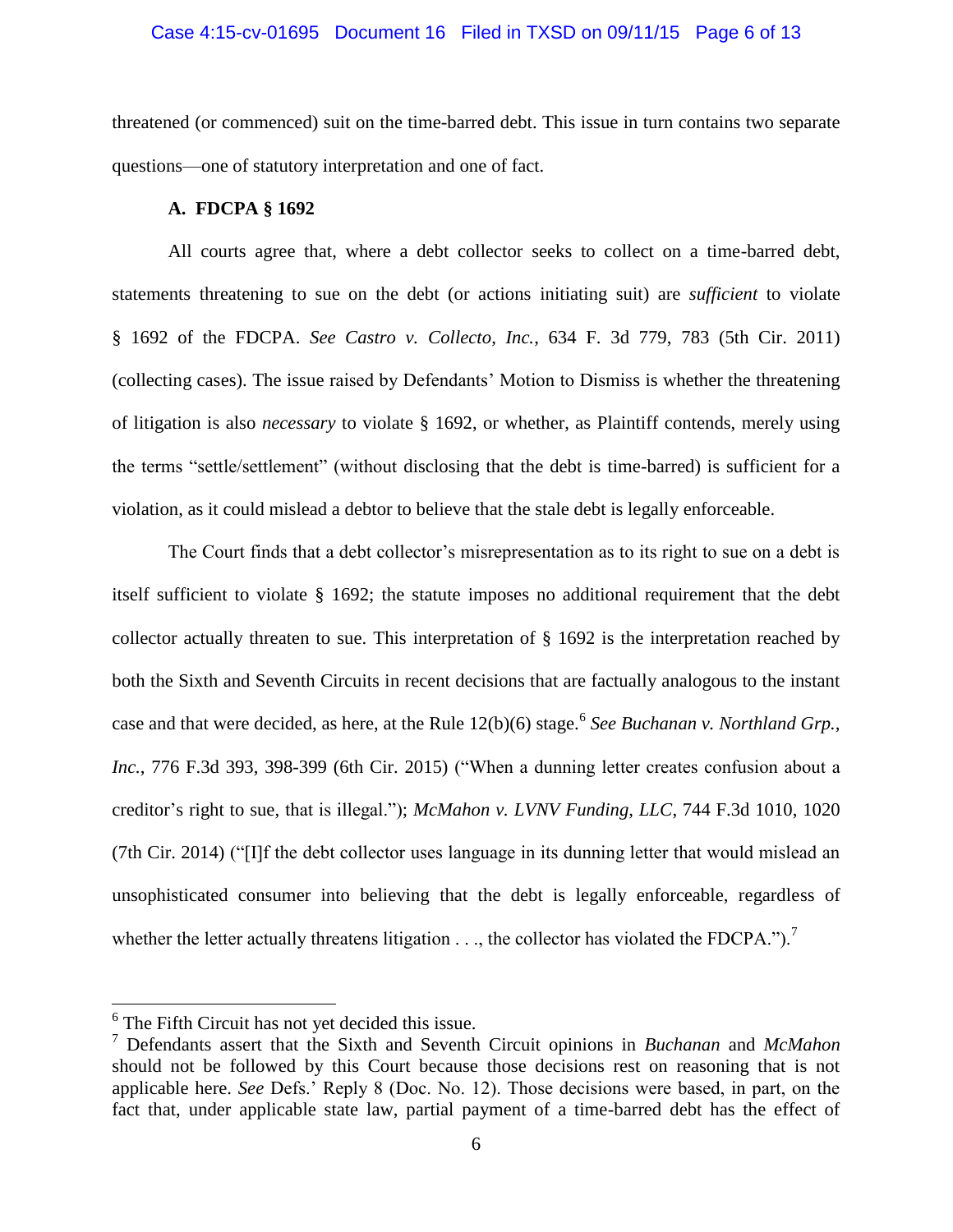### Case 4:15-cv-01695 Document 16 Filed in TXSD on 09/11/15 Page 7 of 13

As the Seventh Circuit has held, "[t]he proposition that a debt collector violates the FDCPA when it misleads an unsophisticated consumer to believe a time-barred debt is legally enforceable, regardless of whether litigation is threatened, is straightforward under the statute." *McMahon*, 744 F.3d at 1020; *see also Buchanan*, 776 F.3d at 399. The proposition is straightforward because § 1692e(2)(A) specifically prohibits "[t]he false representation of the character . . . or legal status of any debt." And the issue of "[w]hether a debt is legally enforceable" is undoubtedly "a central fact about the character and legal status of that debt." *McMahon*, 744 F.3d at 1020. A misrepresentation about that fact thus constitutes a direct violation of § 1692e(2)(A). *Id.* 

The Court recognizes that the Third and Eighth Circuits have reached a contrary interpretation of the FDCPA. *See Huertas v. Galaxy Asset Mgmt.*, 641 F.3d 28, 32–33 (3d Cir. 2011) ("[T]he FDCPA permits a debt collector to seek voluntary repayment of the time-barred debt so long as the debt collector does not initiate or threaten legal action in connection with its debt collection efforts."); *Freyermuth v. Credit Bureau Servs., Inc.*, 248 F.3d 767, 771 (8th Cir.

reviving the entire balance of the debt for a new statute of limitations period. Consequently, leaving undisclosed that a debt is time-barred was found to be especially misleading and unfair. *See Buchanan*, 776 F.3d at 399; *McMahon*, 744 F.3d at 1021. However, Texas law (which governs Ms. Carter's debt) is different: partial payment does *not* restart the statute of limitations clock on a time-barred debt. *See* Tex. Civ. Prac. & Rem. Code § 16.065 (statute of limitations can be defeated only by an "acknowledgment [that] is in writing and is signed by the party to be charged"); *see also Stine v. Stewart*, 80 S.W.3d 586, 591 (Tex. 2002). Defendants argue that the Sixth and Seventh Circuit decisions are therefore distinguishable. Defendants are correct that this discrepancy in state law, as to what actions by a debtor are sufficient to restart the statute of limitations clock, is one point of distinction between *McMahon/Buchanan* and the instant case. However, it is quite an exaggeration to say that those precedents are wholly distinguishable merely because of this one difference. *McMahon* and *Buchanan* clearly present this statute of limitations issue as simply one additional consideration that supports their conclusion—it is far from essential to their holdings. *See McMahon*, 744 F.3d at 1021; *Buchanan*, 776 F.3d at 399. Moreover, the fact that, under Texas law, partial payment would not make the debt judicially enforceable arguably only underscores that Defendants' letter *falsely* implies the existence of a legally enforceable obligation.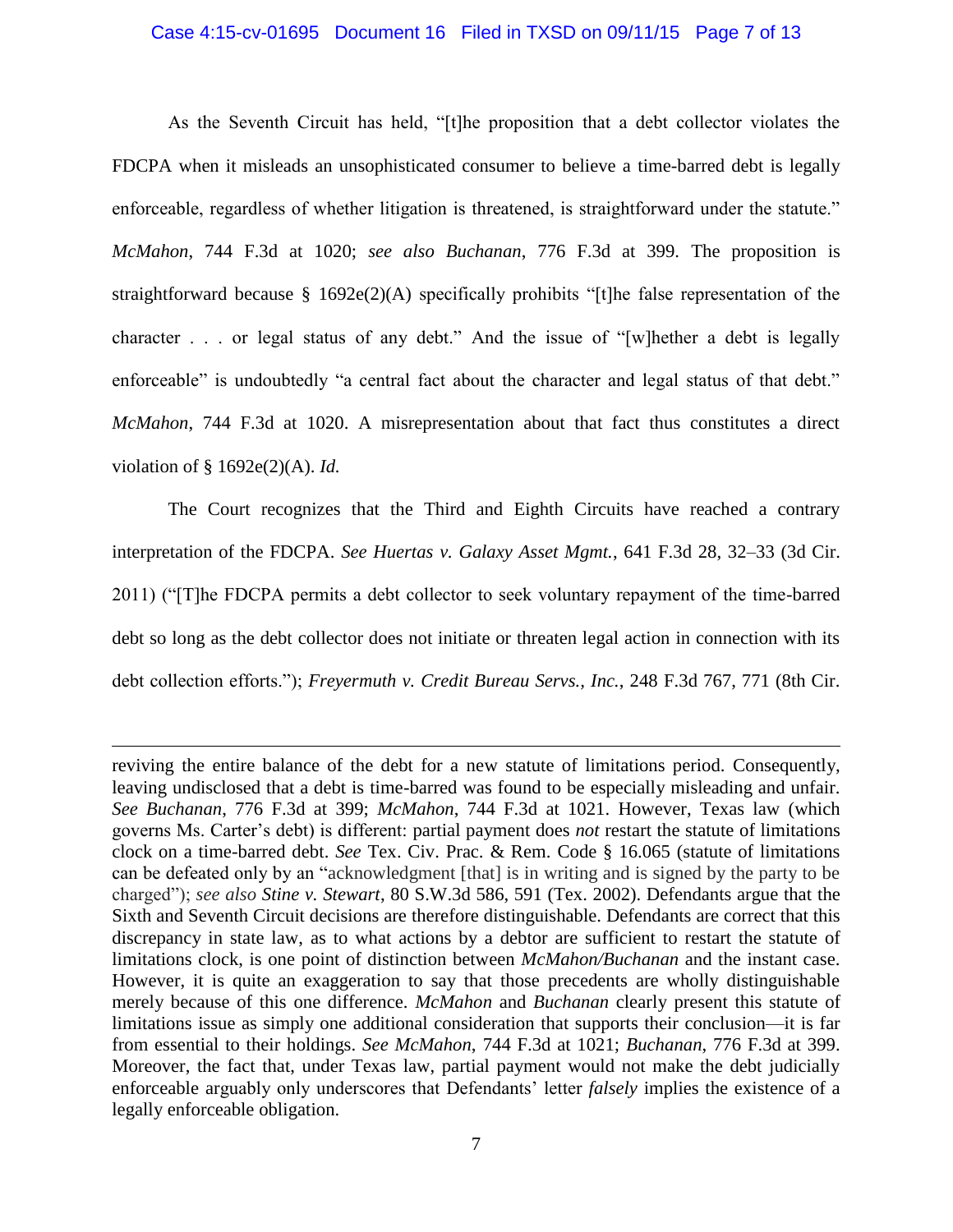## Case 4:15-cv-01695 Document 16 Filed in TXSD on 09/11/15 Page 8 of 13

2001) ("[I]n the absence of a threat of litigation or actual litigation, no violation of the FDCPA has occurred when a debt collector attempts to collect on a potentially time-barred debt that is otherwise valid."). In addition, one district court in the Southern District of Texas has followed the Third and Eighth Circuits' construction of the statute, reaching the conclusion advocated by Defendants. *See Daugherty v. Convergent Outsourcing, Inc.*, No. CIV.A. H-14-3306, 2015 WL 3823654, at \*6 (S.D. Tex. June 18, 2015).

However, these courts reach an interpretation of § 1692 that the plain text of the FDCPA does not support. To conclude that § 1692 is violated only where the letter seeking collection of a time-barred debt actually threatens litigation is to confuse a sufficient condition for a necessary condition.<sup>8</sup> Section 1692e(5) prohibits a debt collector from "threat[ening] to take any action that

 $8$  The Third and Eighth Circuits cite several cases for the proposition that threatening to sue on a time-barred debt is necessary for § 1692 liability when in fact many of the cases cited hold only that threatening to sue (or, worse, actually filing suit) is sufficient for liability. *See, e.g.*, *Larsen v. JBC Legal Grp., P.C.*, 533 F. Supp. 2d 290, 302–03 (E.D.N.Y. 2008) (threatening legal action on time-barred debt violated FDCPA); *Beattie v. D.M. Collections, Inc.*, 754 F. Supp. 383, 393 (D. Del. 1991) ("[T]he threatening of a lawsuit which the debt collector knows or should know is unavailable or unwinnable by reason of a legal bar such as the statute of limitations is the kind of abusive practice the FDCPA was intended to eliminate."); *Kimber v. Fed. Fin. Corp.*, 668 F. Supp. 1480, 1487 (M.D. Ala. 1987) ("[A] debt collector's filing of a lawsuit on a debt that appears to be time-barred . . . is an unfair and unconscionable means of collecting the debt."). *See Huertas*, 641 F.3d at 33 (relying on the above cases); *Freyermuth*, 248 F. 3d at 771 (same).

The same flaw—mistaking a sufficient condition for a necessary condition—is found in Defendants' and the *Daugherty* court's heavy reliance on the Fifth Circuit's opinion in *Castro v. Collecto, Inc.*, 634 F. 3d 779, 783 (5th Cir. 2011). Defendants, like the *Daugherty* opinion, cite *Castro* for the proposition that "[i]n the absence of a threat of litigation or actual litigation, no violation of the FDCPA has occurred when a debt collector attempts to collect on a potentially time-barred debt that is otherwise valid." Defs.' Mot. Dismiss 5 (Doc. No. 10). *See also Daugherty*, 2015 WL 3823654, at \*5 ("The Fifth Circuit appears not to have expressly decided this issue but, in a different context, Judge Dennis writing for the court [in *Castro*] cited *Freyermuth* and quoted its holding that '[i]n the absence of a threat of litigation or actual litigation, no violation of the FDCPA has occurred when a debt collector attempts to collect on a potentially time-barred debt that is otherwise valid.'" (citing *Castro*, 634 F. 3d at 783)). Although *Castro* did quote *Freyermuth* approvingly, the *Castro* court cited *Freyermuth* not to take a position on the question at issue here and in *Freyermuth*—i.e., whether threatening litigation on a time-barred debt is *necessary* to make out a § 1692 claim. Rather, the Fifth Circuit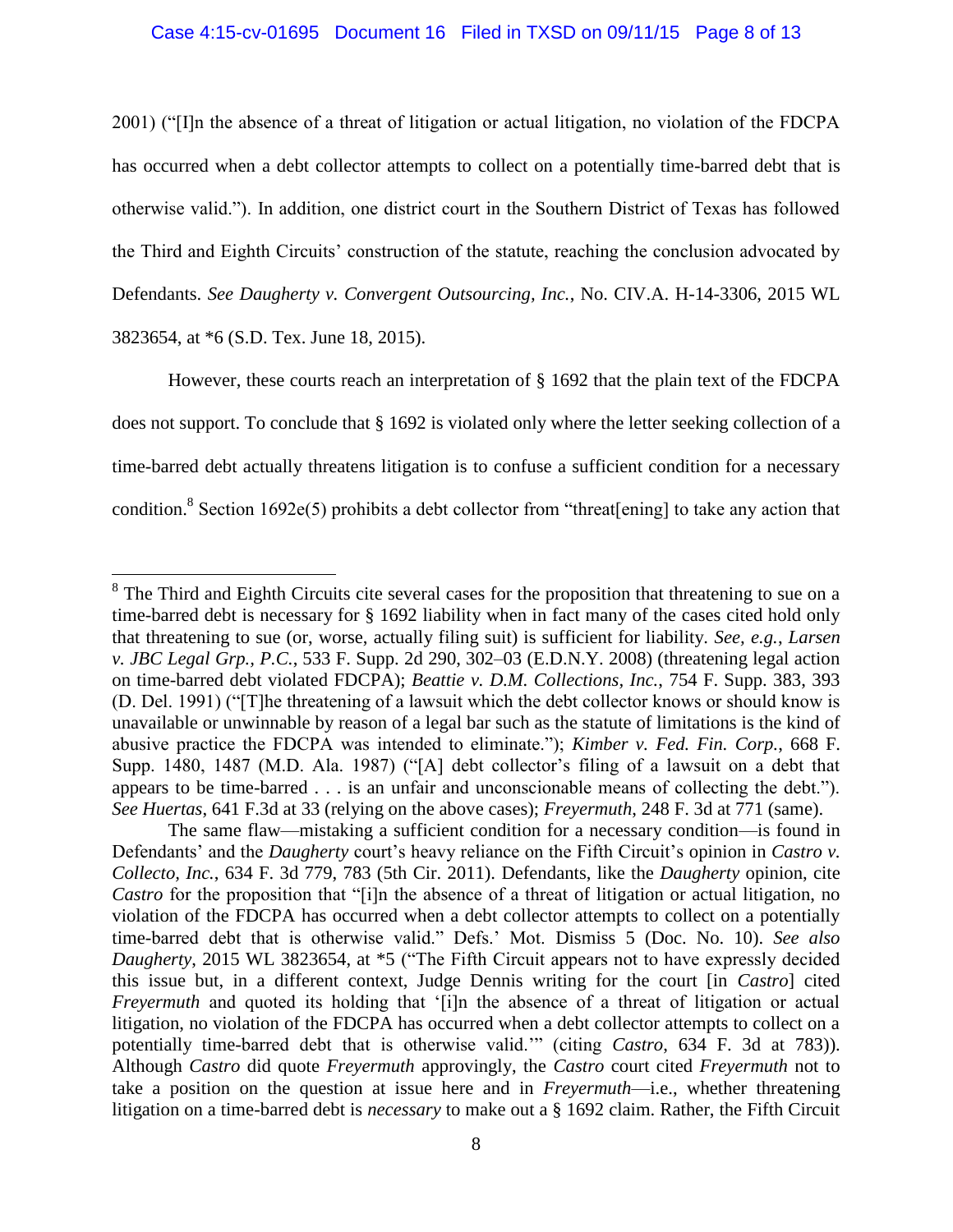### Case 4:15-cv-01695 Document 16 Filed in TXSD on 09/11/15 Page 9 of 13

cannot legally be taken." This provision clearly makes it illegal for a debt collector to threaten to sue on a debt where the statute of limitations has run. However, the text of the FDCPA does not permit the one particular type of conduct proscribed under  $\S 1692e(5)$  to be converted into an essential element for establishing any liability under § 1692e. For § 1692e prohibits not only threatening to take actions that cannot legally be taken, but also the use of any "false, deceptive, or misleading representation," including specifically those about the "legal status" of any debt. *See McMahon*, 744 F.3d at 1020. Regardless of whether a debt collector *will* sue on a debt, § 1692e prohibits a debt collector from falsely or misleadingly representing that it *could* sue. And that is precisely the type of misrepresentation made when a collection letter implies that a time-barred debt is legally enforceable.<sup>9</sup> See id.

### **B. Sufficiency of Plaintiff's Complaint**

 $\overline{a}$ 

Having concluded that a debt collector's misrepresentation about the limitations period on a time-barred debt is sufficient to establish a violation of the FDCPA, the Court turns then to the question of whether Plaintiff's allegations as to the particular dunning letter received by Ms. Carter satisfy the pleading requirements under Rule  $12(b)(6)$ . Under the "facial plausibility" standard that a complaint must meet to survive a Rule 12(b)(6) motion, *Iqbal*, 556 U.S. at 678, the question here is whether it is plausible that Defendants' letter could mislead an

cited *Freyermuth* for the entirely uncontroversial proposition that "[t]hreatening to sue on timebarred debt may well constitute a violation of the FDCPA." *Castro*, 634 F. 3d at 783. In any event, even this proposition was stated merely as dicta. *Castro* never reached the issue of whether a debt collector threatening to sue on time-barred debt would constitute a violation of the FDCPA because the court instead held that the debt was not time-barred. *See id.* at 781.

 $9$  Even if the Court were to hold that Plaintiff fails to state a claim under § 1692e, Plaintiff would still state a claim under § 1692f, as it is plausible that an unsophisticated consumer could view Defendants' letter as an unfair or unconscionable means to collect on a time-barred debt. *See Delgado*, 2013 WL 1194708 at \*7, *aff'd sub nom. McMahon*, 744 F.3d at 1010 (holding that the "failure to disclose that [the debt collector] cannot collect on the debt, compounded by its offer of settlement," states a claim under both § 1692e and § 1692f).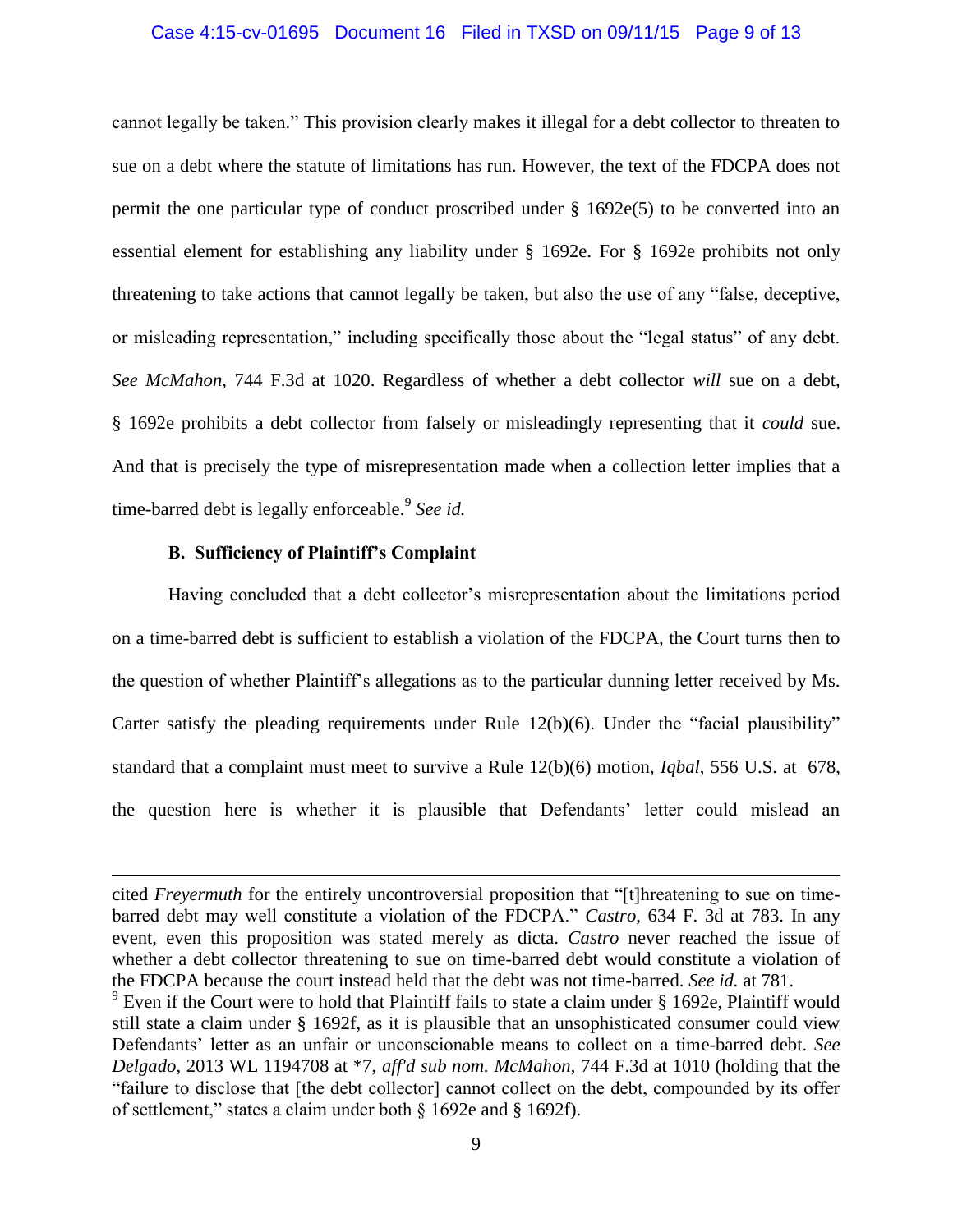### Case 4:15-cv-01695 Document 16 Filed in TXSD on 09/11/15 Page 10 of 13

unsophisticated consumer into thinking that her debt is enforceable in court. More specifically, could a debt collector's "exten[sion] [of a] . . . *settlement offer*" on a debt—where there is no indication that the statute of limitations has run—plausibly be read by an unsophisticated consumer to imply that payment could be compelled through litigation? *See* Compl. Ex. A (Doc. No. 1) (emphasis added).

The Court finds it plausible that an unsophisticated consumer could believe that an offer of settlement on a debt (where there is no disclosure that the debt is time-barred) implies that the debt collector has a right to sue on the debt. Both the Sixth and Seventh Circuits have concluded that "an unsophisticated consumer could be misled by a dunning letter for a time-barred debt, especially a letter that uses the term 'settle' or 'settlement.'" *McMahon*, 744 F.3d at 1022; *see also Buchanan*, 776 F.3d at 399-400. As those circuits have explained, "[f]ormal and informal dictionaries alike contain a definition of 'settle' that refers to concluding a lawsuit." *Buchanan*, 776 F.3d at 399; *see also McMahon*, 744 F.3d at 1021 ("If a consumer received an 'offer for settlement' and searched on Google to see what is meant by 'settlement,' she might find the Wikipedia entry for 'settlement offer.' There she would learn that the term 'offer to settle' is 'used in a civil lawsuit to describe a communication from one party to the other suggesting a settlement—an agreement to end the lawsuit before a judgment is rendered.'" (quoting *Settlement offer*, Wikipedia, (Mar. 10, 2014 at 4:06 pm), http://en.wikipedia.org/wiki/Settlement\_offer)).

Furthermore, the federal agencies tasked with enforcing the FDCPA—the Federal Trade Commission (FTC) and the Consumer Financial Protection Bureau (CFPB)—have concluded that "'consumers can be misled or deceived when debt collectors seek partial payments on stale debt.'" Plaintiff's Opp. to Defs.' Mot. Dismiss 19 (Doc. No. 11) (quoting Brief of Amici Curiae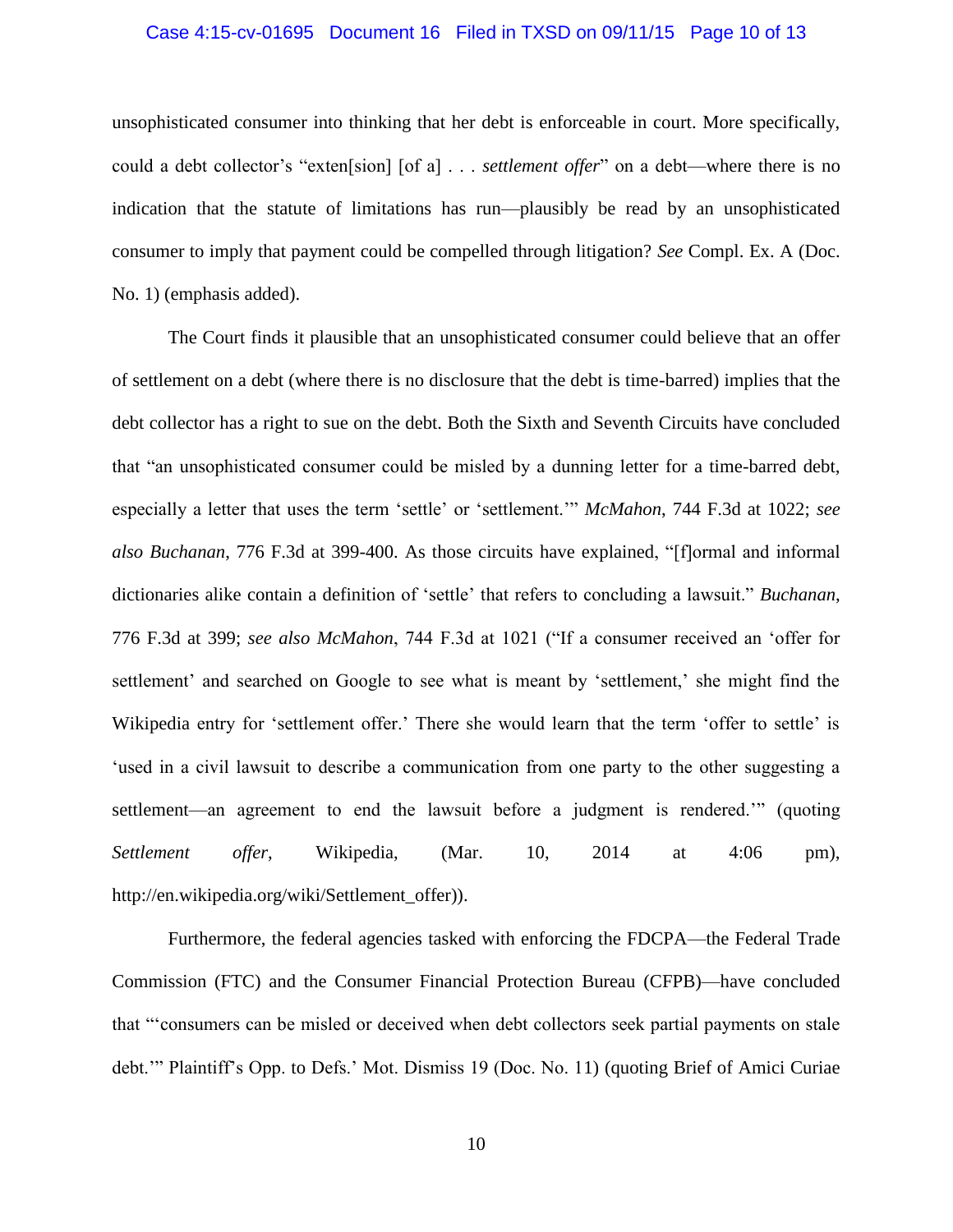### Case 4:15-cv-01695 Document 16 Filed in TXSD on 09/11/15 Page 11 of 13

FTC and CFPB Supporting Affirmance, *Delgado v. Capital Management Servs., L.P.*); *see also id.* 12-17 (discussing numerous reports, *amici curiae* briefs, and enforcement actions filed by the FTC and CFPB); Compl. ¶¶ 42-46 (same). The FTC has found that "most consumers do not know or understand their legal rights with respect to the collection of time-barred debt, so attempts to collect on stale debt in many circumstances may create a misleading impression that the consumer could be sued." FEDERAL TRADE COMM'N, THE STRUCTURE AND PRACTICE OF THE DEBT BUYING INDUSTRY 47 (Jan. 2013) (citing FEDERAL TRADE COMM'N, REPAIRING A BROKEN SYSTEM: PROTECTING CONSUMERS IN DEBT COLLECTION LITIGATION AND ARBITRATION (2010)). Although the Court is not compelled to defer to the agencies' view,  $^{10}$  the FTC's and CFPB's "judgment is to be given great weight by reviewing courts," as these agencies are "often in a better position than are courts to determine when a practice is 'deceptive' within the meaning of the [FDCPA]." *FTC v. Colgate-Palmolive*, 380 U.S. 374, 384-385 (1965). The factual findings of the FTC and CFPB are especially helpful when courts are asked, as this Court is, to determine how an unsophisticated consumer might construe a particular communication—a task for which empirical studies by agencies may well be more accurate than the "intuitions" of federal judges. *See McMahon*, 744 F.3d at 1020 ("Recognizing the distinction between what may confuse a federal judge and an unsophisticated consumer is important because the intended recipients of dunning letters span the entire range of abilities. We have therefore cautioned against reliance 'on our intuitions.'" (quoting *Evory v. RJM Acquisitions Funding L.L.C.*, 505 F.3d 769, 776 (7th Cir. 2007))).

In addition to the agencies' findings, Plaintiff also submits a research study published by

<sup>10</sup> *Goswami*, 377 F.3d at 493 n.1 (An FTC interpretation of the FDCPA not contained in a "formal regulation" is not entitled to "full *Chevron* deference," but is instead "entitled to respect . . . only to the extent that those interpretations have the power to persuade." (quoting *Christensen v. Harris Cty.*, 529 U.S. 576, 587 (2000))).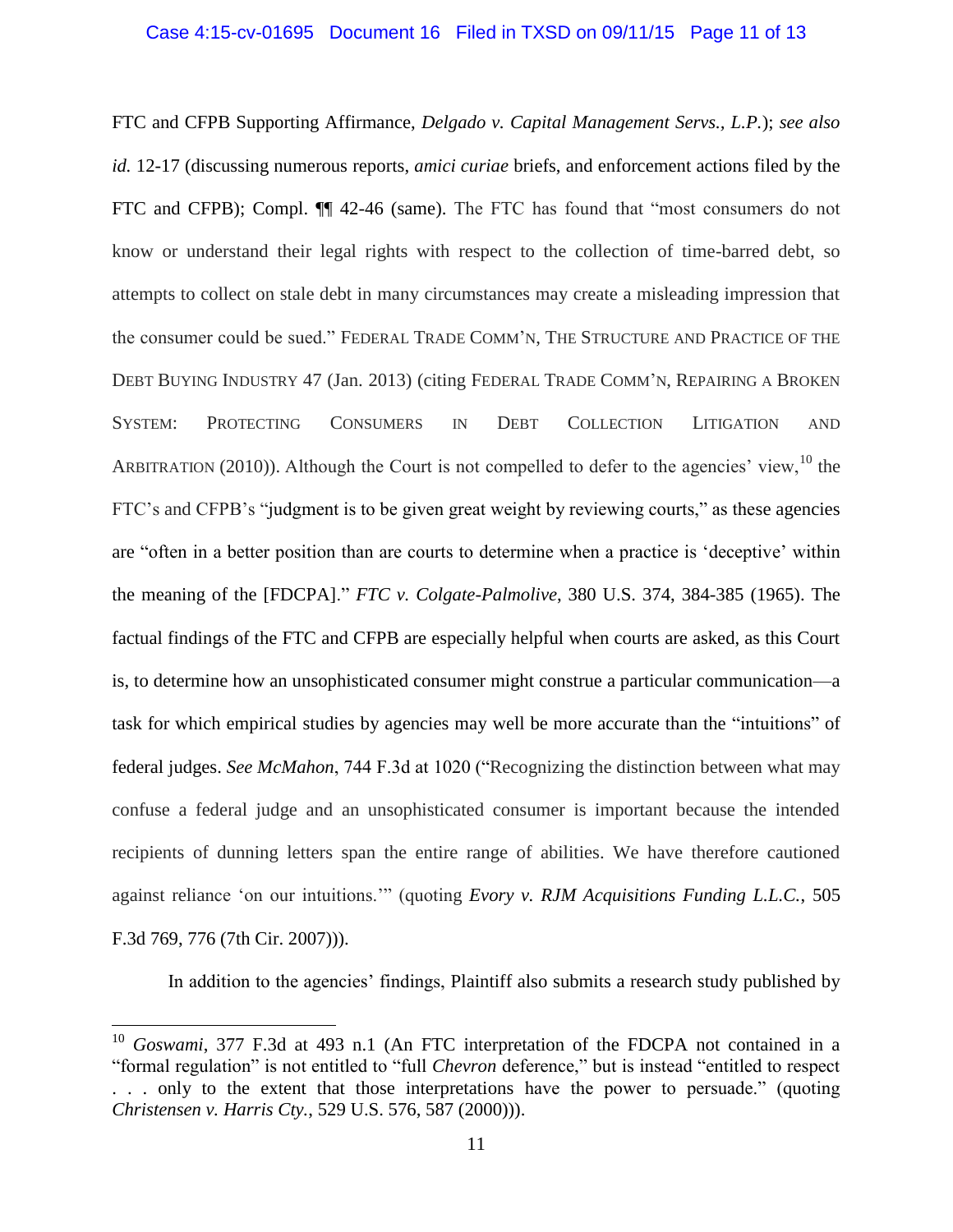### Case 4:15-cv-01695 Document 16 Filed in TXSD on 09/11/15 Page 12 of 13

Plaintiff's disclosed expert witness, Psychology Professor Timothy Goldsmith, which explains why "the fact that a debt is time-barred is material to the least sophisticated consumer" and why its nondisclosure may therefore be misleading and unfair. Plaintiff's Opp. to Defs.' Mot. Dismiss 23 (Doc. No. 11); *see also id*. App. D (Doc. No. 11-1) (Timothy E. Goldsmith and Nathalie Martin, *Testing Materiality under the Unfair Practices Act: What Information Matters When Collecting Time-Barred Debts?*, 64 CONSUMER FIN. L. Q. REP. 372 (Winter 2010) [hereinafter "Goldsmith Report"]).<sup>11</sup> Specifically, Dr. Goldsmith's study compared "how consumers react to two different collection letters, one in which the recipients are told explicitly that the debt being collected is time-barred, and one in which they are not given this information." Goldsmith Report 80 (Doc. 11-1). The study found that consumers who are aware that a debt is not legally enforceable will, in a statistically significant number of cases, decline to pay it. *Id.* This expert report supports the plausibility of Plaintiff's contentions.

For all of these reasons, the Court finds that Ms. Carter has stated plausible claims for relief under 15 U.S.C. §§ 1692e, 1692e(2), 1692e(5), 1692e(10), and § 1692f. An unsophisticated consumer, faced with a dunning letter that (1) omits the fact that the debt is timebarred and (2) offers a "settlement" on the debt, could infer a legally enforceable obligation to pay the debt, when in truth no such obligation exists. It is therefore plausible that an

<sup>&</sup>lt;sup>11</sup> Defendants' Motion to Strike Plaintiff's Expert Report (Doc. No. 12) is **DENIED**. The Court may consider, in a Rule 12(b)(6) analysis, documents attached to a motion to dismiss—or, as here, to a response in opposition to a motion to dismiss—if the documents are "sufficiently" referenced in the complaint." *Walch v. Adjutant General's Dep't of Texas*, 533 F.3d 289, 294 (5th Cir. 2008). Plaintiff's Complaint makes specific reference to Dr. Goldsmith's study, *see*  Compl. ¶ 47 (Doc. No. 1). Furthermore, there is no indication, at this early stage of the litigation, that Plaintiff's expert would fail the requirements of FED. R. EVID. 702 or *Daubert*. The very study submitted here has been cited approvingly by several courts in holding that a debt collector's failure to disclose that a debt is time-barred (combined with the use of "settlement" language) states a claim under the FDCPA. *See, e.g.*, *Buchanan*, 776 F.3d at 398-99; *Delgado*, 2013 WL 1194708 at \*4, *aff'd sub nom. McMahon*, 744 F.3d at 1010.